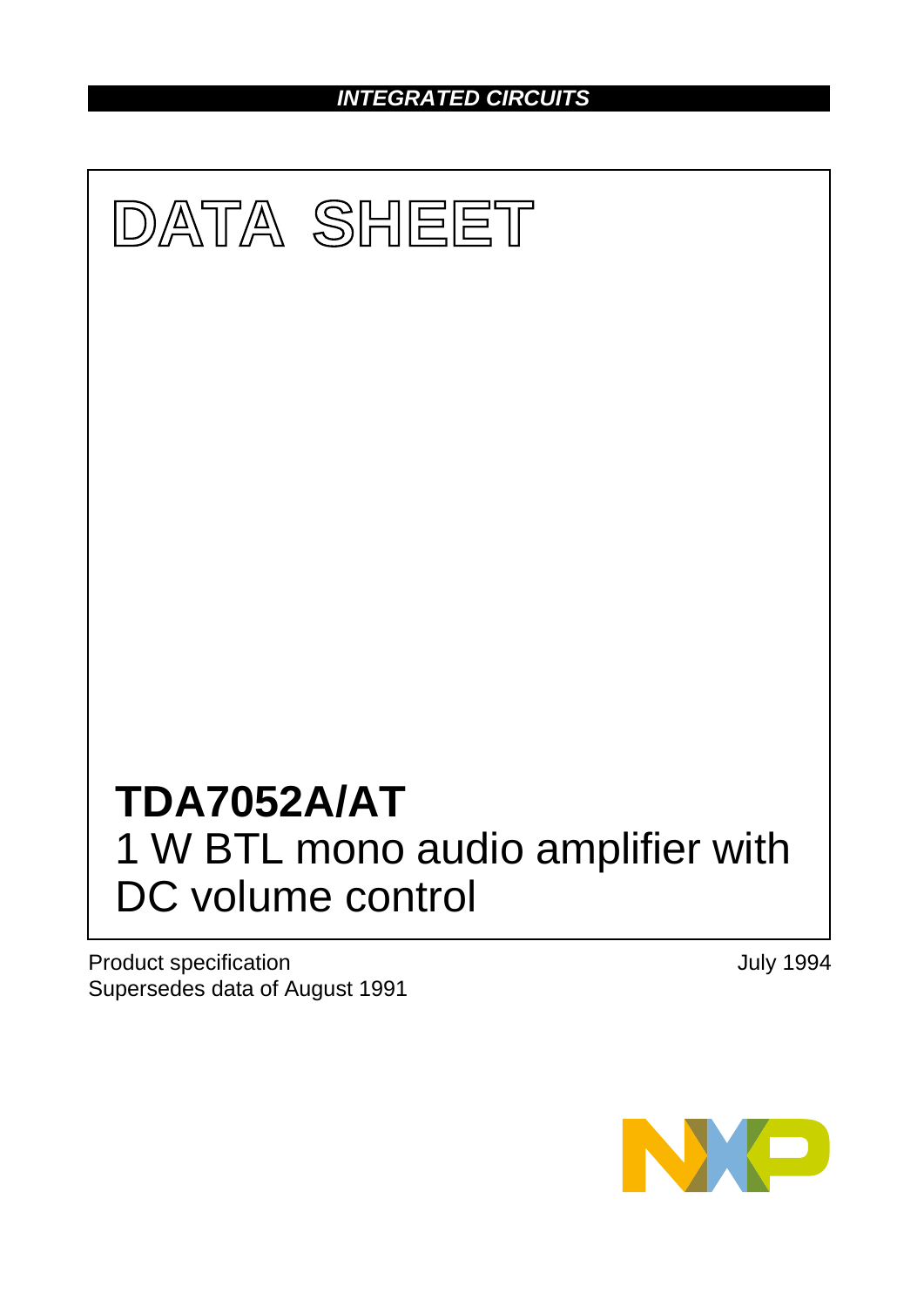# **1 W BTL mono audio amplifier with DC volume control TDA7052A/AT**

## **FEATURES**

- DC volume control
- Few external components
- Mute mode
- Thermal protection
- Short-circuit proof
- No switch-on and off clicks
- Good overall stability
- Low power consumption
- Low HF radiation
- ESD protected on all pins

## **QUICK REFERENCE DATA**

## **GENERAL DESCRIPTION**

The TDA7052A/AT are mono BTL output amplifiers with DC volume control. They are designed for use in TV and monitors, but also suitable for battery-fed portable recorders and radios.

## **Missing Current Limiter (MCL)**

A MCL protection circuit is built-in. The MCL circuit is activated when the difference in current between the output terminal of each amplifier exceeds 100 mA (typical 300 mA). This level of 100 mA allows for headphone applications (single-ended).

| <b>SYMBOL</b> | <b>PARAMETERS</b>             | <b>CONDITIONS</b>                       | MIN. | TYP. | MAX.                     | <b>UNIT</b> |
|---------------|-------------------------------|-----------------------------------------|------|------|--------------------------|-------------|
| $V_{P}$       | positive supply voltage range |                                         | 4.5  |      | 18                       | V           |
| $P_{O}$       | output power                  |                                         |      |      |                          |             |
|               | <b>TDA7052A</b>               | $R_L = 8 \Omega$ ; $V_P = 6 V$          | 1.0  | 1.1  | $\overline{\phantom{m}}$ | W           |
|               | <b>TDA7052AT</b>              | $R_1 = 16 \Omega$ ; $V_P = 6 V$         | 0.5  | 0.55 | $\overline{\phantom{m}}$ | W           |
| $G_{v}$       | maximum total voltage gain    |                                         | 34.5 | 35.5 | 36.5                     | dB          |
| Φ             | gain control range            |                                         | 75   | 80   | -                        | dB          |
| Ιp            | total quiescent current       | $V_P = 6 V$ ; R <sub>1</sub> = $\infty$ |      | 7    | 12                       | mA          |
| <b>THD</b>    | total harmonic distortion     |                                         |      |      |                          |             |
|               | <b>TDA7052A</b>               | $P_{O} = 0.5 W$                         |      | 0.3  | 1                        | %           |
|               | <b>TDA7052AT</b>              | $P_{\Omega} = 0.25$ W                   |      | 0.3  |                          | $\%$        |

## **ORDERING INFORMATION**

| <b>EXTENDED TYPE</b> | <b>PACKAGE</b> |                     |                 |                       |  |
|----------------------|----------------|---------------------|-----------------|-----------------------|--|
| <b>NUMBER</b>        | <b>PINS</b>    | <b>PIN POSITION</b> | <b>MATERIAL</b> | <b>CODE</b>           |  |
| l TDA7052A           |                | DIL                 | plastic         | SOT97 <sup>(1)</sup>  |  |
| l TDA7052AT          |                | mini-pack           | plastic         | SOT96A <sup>(2)</sup> |  |

### **Notes**

<span id="page-1-0"></span>1. SOT97-1.

<span id="page-1-1"></span>2. SOT96-1.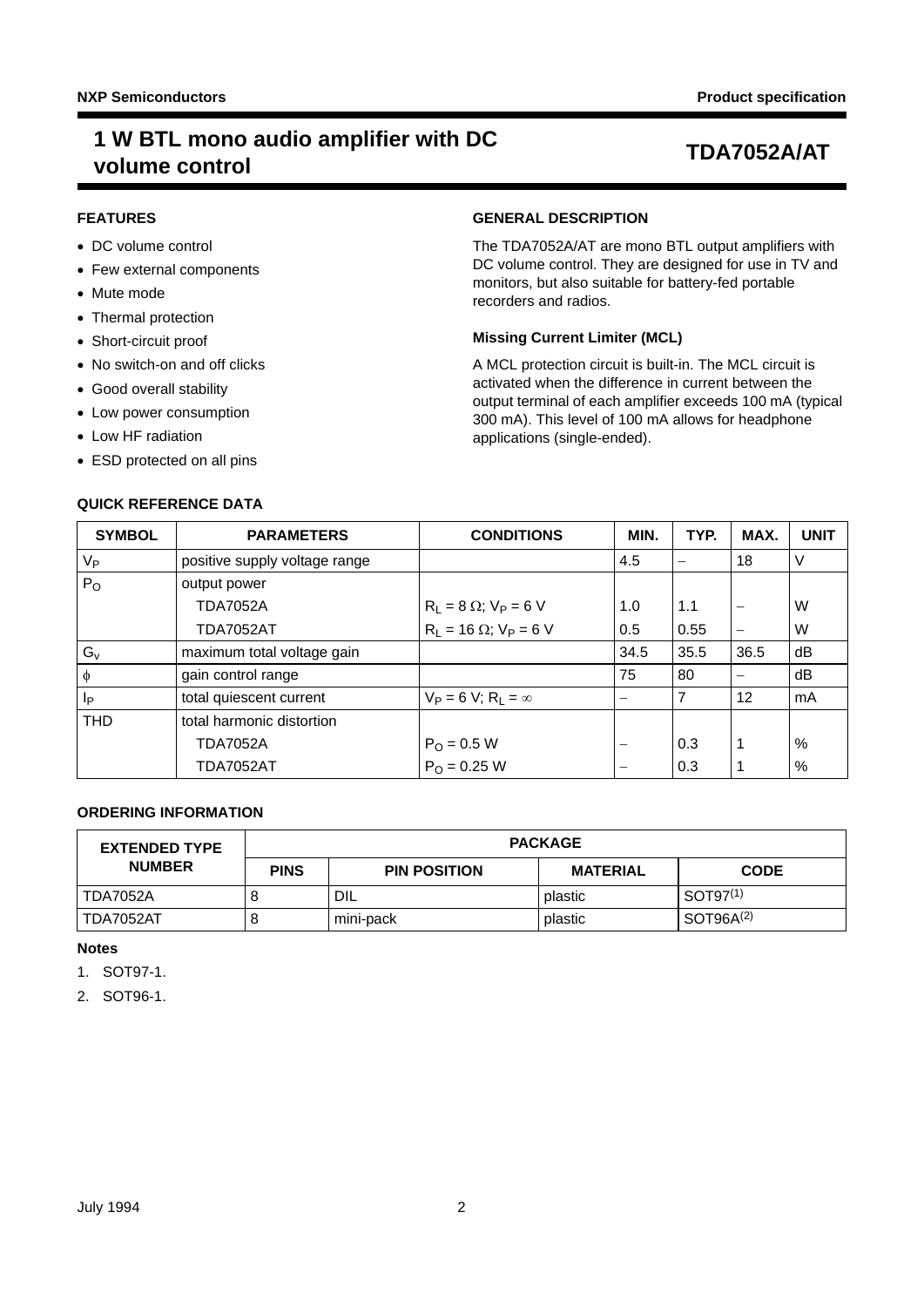

## **PINNING**

| <b>SYMBOL</b>    | <b>PIN</b> | <b>DESCRIPTION</b>      |
|------------------|------------|-------------------------|
| V <sub>Р</sub>   | 1          | positive supply voltage |
| $IN+$            | 2          | positive input          |
| GND <sub>1</sub> | 3          | signal ground           |
| VC               | 4          | DC volume control       |
| OUT+             | 5          | positive output         |
| GND <sub>2</sub> | 6          | power ground            |
| n.c              |            | not connected           |
|                  | 8          | negative output         |

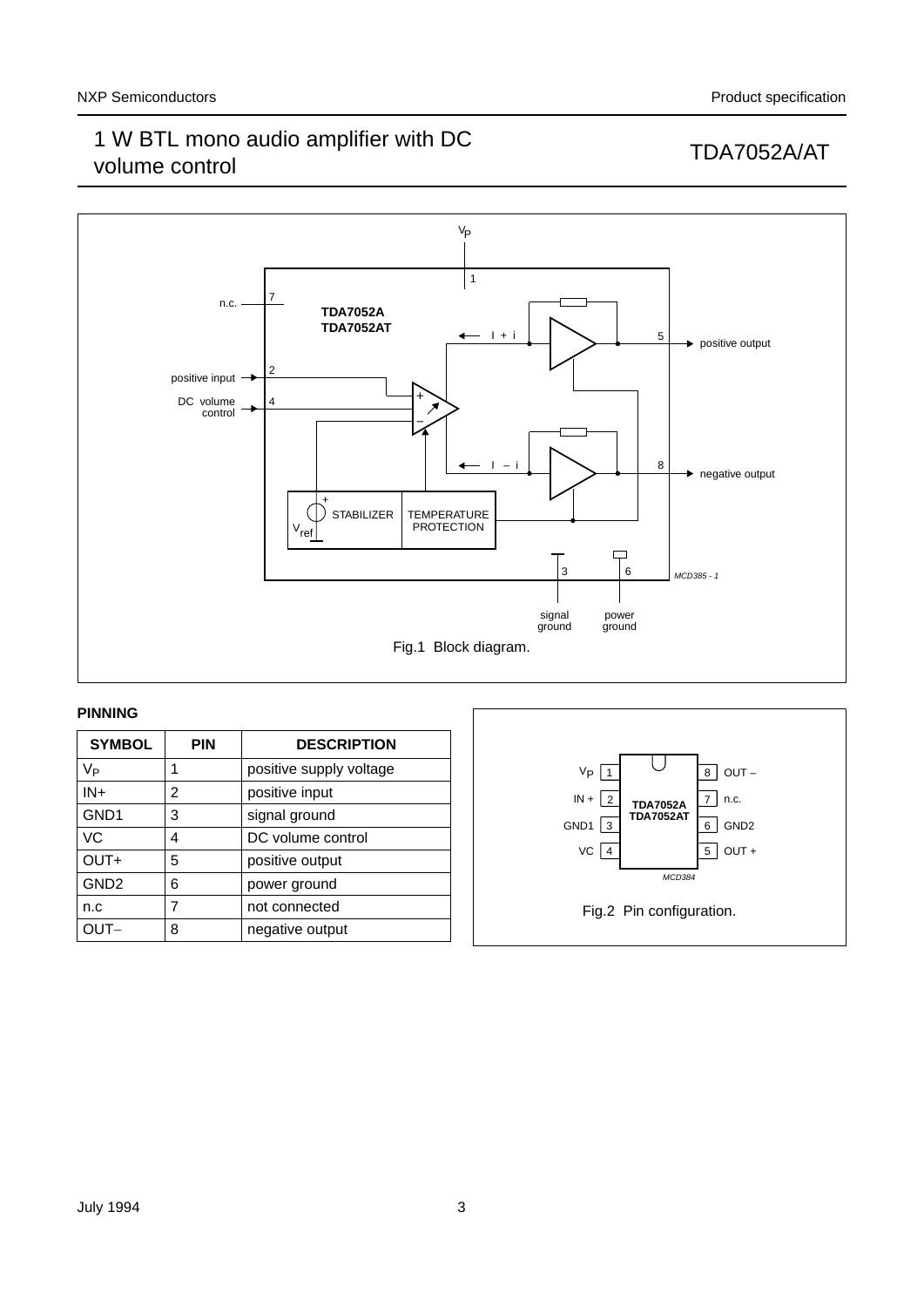## **FUNCTIONAL DESCRIPTION**

The TDA7052A/AT are mono BTL output amplifiers with DC volume control, designed for use in TV and monitors but also suitable for battery fed portable recorders and radios.

In conventional DC volume circuits the control or input stage is AC coupled to the output stage via external capacitors to keep the offset voltage low.

In the TDA7052A/AT the DC volume control stage is integrated into the input stage so that no coupling capacitors are required and yet a low offset voltage is maintained. At the same time the minimum supply remains low.

The BTL principle offers the following advantages:

- Lower peak value of the supply current
- The frequency of the ripple on the supply voltage is twice the signal frequency.

Thus a reduced power supply with smaller capacitors can be used which results in cost savings.

For portable applications there is a trend to decrease the supply voltage, resulting in a reduction of output power at conventional output stages. Using the BTL principle increases the output power.

The maximum gain of the amplifier is fixed at 35.5 dB. The DC volume control stage has a logarithmic control characteristic.

The total gain can be controlled from 35.5 dB to −44 dB. If the DC volume control voltage is below 0.3 V, the device switches to the mute mode.

The amplifier is short-circuit proof to ground,  $V_P$  and across the load. Also a thermal protection circuit is implemented. If the crystal temperature rises above  $+150$  °C the gain will be reduced, so the output power is reduced.

Special attention is given to switch on and off clicks, low HF radiation and a good overall stability.

## **LIMITING VALUES**

In accordance with the Absolute Maximum System (IEC 134)

| <b>SYMBOL</b>               | <b>PARAMETER</b>                    | <b>CONDITIONS</b>   | MIN.  | MAX.   | <b>UNIT</b> |
|-----------------------------|-------------------------------------|---------------------|-------|--------|-------------|
| $V_{P}$                     | supply voltage range                |                     |       | 18     | V           |
| <b>I</b> ORM                | repetitive peak output current      |                     |       | 1.25   | A           |
| $I_{OSM}$                   | non-repetitive peak output current  |                     |       | 1.5    | A           |
| $P_{\text{tot}}$            | total power dissipation             | $T_{amb} \leq 25\%$ |       |        |             |
|                             | <b>TDA7052A</b>                     |                     |       | 1.25   | W           |
|                             | <b>TDA7052AT</b>                    |                     |       | 0.8    | W           |
| $T_{amb}$                   | operating ambient temperature range |                     | $-40$ | $+85$  | $^{\circ}C$ |
| $\mathsf{T}_{\textsf{stg}}$ | storage temperature range           |                     | $-55$ | $+150$ | $^{\circ}C$ |
| $T_{\nu j}$                 | virtual junction temperature        |                     |       | $+150$ | °C          |
| $T_{sc}$                    | short-circuit time                  |                     |       |        | hr          |
| V <sub>2</sub>              | input voltage pin 2                 |                     |       | 8      | V           |
| $V_4$                       | input voltage pin 4                 |                     |       | 8      | V           |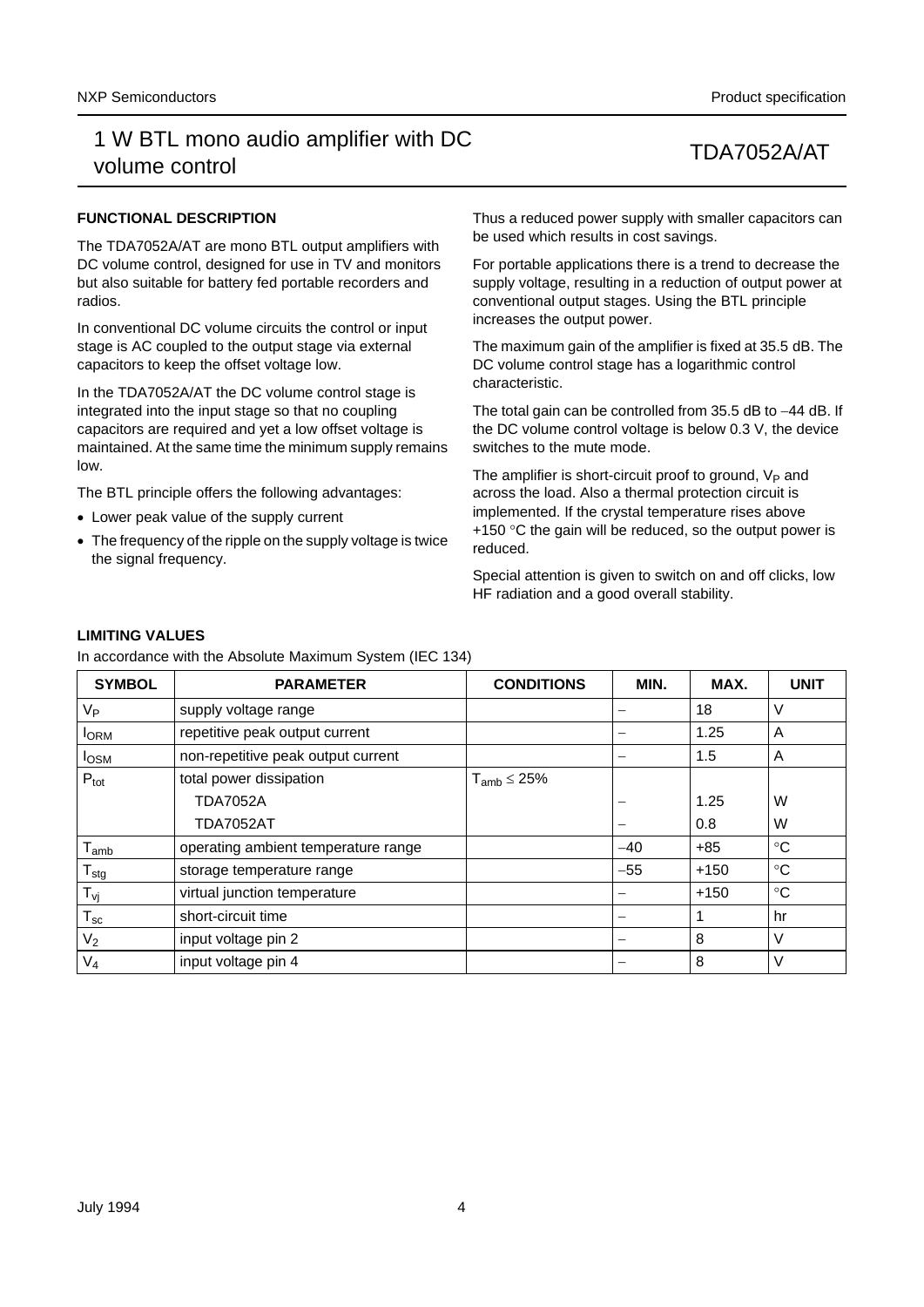## **THERMAL RESISTANCE**

| <b>SYMBOL</b> | <b>PARAMETER</b>                     | THERMAL RESISTANCE |
|---------------|--------------------------------------|--------------------|
| $R_{th i-a}$  | from junction to ambient in free air |                    |
|               | <b>TDA7052A</b>                      | 100 K/W            |
|               | TDA7052AT                            | 155 K/W            |

## **Notes to the thermal resistance**

TDA7052A:  $V_P = 6 V$ ; R<sub>L</sub> = 8  $\Omega$ . The maximum sine-wave dissipation is 0.9 W. Therefore  $T_{amb(max)} = 150 - 100 \times 0.9 = 60 °C$ .

TDA7052AT:  $V_P = 6 V$ ; R<sub>L</sub> = 16  $\Omega$ . The maximum sine-wave dissipation is 0.46 W. Therefore  $T_{amb(max)} = 150 - 155 \times 0.46 = 78$  °C.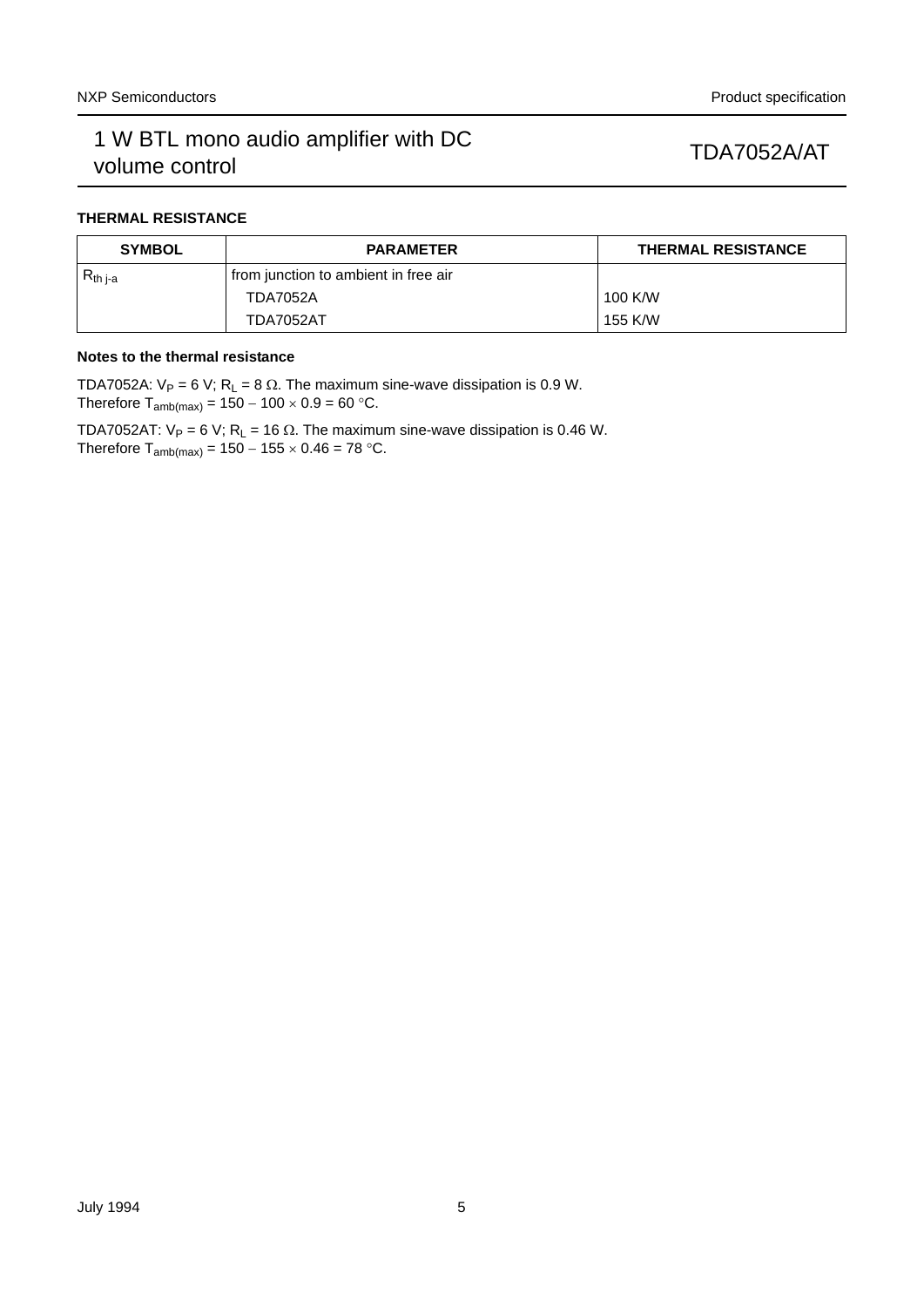## **CHARACTERISTICS**

 $V_P = 6$  V; T<sub>amb</sub> = 25 °C; f = 1 kHz; TDA7052A: R<sub>L</sub> = 8  $\Omega$ ; TDA7052AT: R<sub>L</sub> = 16  $\Omega$ ; unless otherwise specified (see Fig.6).

| <b>SYMBOL</b>        | <b>PARAMETER</b>                 | <b>CONDITIONS</b>                                 | MIN.     | TYP.                | MAX.                     | <b>UNIT</b> |
|----------------------|----------------------------------|---------------------------------------------------|----------|---------------------|--------------------------|-------------|
| V <sub>P</sub>       | positive supply voltage range    |                                                   | 4.5      | $\qquad \qquad -$   | 18                       | $\vee$      |
| Iр                   | total quiescent current          | $V_P = 6 V$ ; R <sub>1</sub> = $\infty$<br>note 1 |          | $\overline{7}$      | 12                       | mA          |
|                      | Maximum gain; $V_4$ = 1.4 V      |                                                   |          |                     |                          |             |
| $P_{O}$              | output power                     | $THD = 10%$                                       |          |                     |                          |             |
|                      | <b>TDA7052A</b>                  |                                                   | 1.0      | 1.1                 |                          | W           |
|                      | <b>TDA7052AT</b>                 |                                                   | 0.5      | 0.55                | $\equiv$                 | W           |
| <b>THD</b>           | total harmonic distortion        |                                                   |          |                     |                          |             |
|                      | <b>TDA7052A</b>                  | $P_{O} = 0.5 W$                                   |          | 0.3                 | 1                        | %           |
|                      | <b>TDA7052AT</b>                 | $P_{\Omega} = 0.25 W$                             |          | 0.3                 | 1                        | $\%$        |
| $G_{V}$              | voltage gain                     |                                                   | 34.5     | 35.5                | 36.5                     | dB          |
| $V_{\parallel}$      | input signal handling            | $V_4$ = 0.8 V; THD < 1%                           | 0.5      | 0.65                |                          | V           |
| $V_{no(rms)}$        | noise output voltage (RMS value) | $f = 500$ kHz; note 2                             | $\equiv$ | 210                 | $\equiv$                 | $\mu$ V     |
| B                    | bandwidth                        | $-1$ dB                                           |          | 20 Hz to<br>300 kHz | $\overline{\phantom{0}}$ |             |
| <b>SVRR</b>          | supply voltage ripple rejection  | note 3                                            | 38       | 46                  | $\overline{\phantom{0}}$ | dB          |
| $ V_{off} $          | DC output offset voltage         |                                                   |          | $\Omega$            | 150                      | mV          |
| $Z_{1}$              | input impedance (pin 2)          |                                                   | 15       | 20                  | 25                       | $k\Omega$   |
|                      | Minimum gain; $V_4 = 0.5 V$      |                                                   |          |                     |                          |             |
| $G_{v}$              | voltage gain                     |                                                   | $\equiv$ | $-44$               | $\equiv$                 | dB          |
| $V_{no(rms)}$        | noise output voltage (RMS value) | note 4                                            |          | 20                  | 30                       | $\mu V$     |
| <b>Mute position</b> |                                  |                                                   |          |                     |                          |             |
| V <sub>o</sub>       | output voltage in mute position  | $V_4 \le 0.3$ V; V <sub>1</sub> = 600 mV          | $\equiv$ | $\qquad \qquad -$   | 30                       | $\mu V$     |
| DC volume control    |                                  |                                                   |          |                     |                          |             |
| φ                    | gain control range               |                                                   | 75       | 80                  | $\qquad \qquad -$        | dB          |
| $I_4$                | control current                  | $V_4 = 0.4 V$                                     | 60       | 70                  | 80                       | μA          |

## **Notes to the characteristics**

- 1. With a load connected to the outputs the quiescent current will increase, the maximum value of this increase being equal to the DC output offset voltage dividend by RL.
- 2. The noise output voltage (RMS value) at f = 500 kHz is measured with  $R_S = 0 \Omega$  and bandwidth = 5 kHz.
- 3. The ripple rejection is measured with  $R_S = 0 \Omega$  and f = 100 Hz to 10 kHz. The ripple voltage of 200 mV, (RMS value) is applied to the positive supply rail.
- 4. The noise output voltage (RMS value) is measured with  $R_S = 5 k\Omega$  unweighted.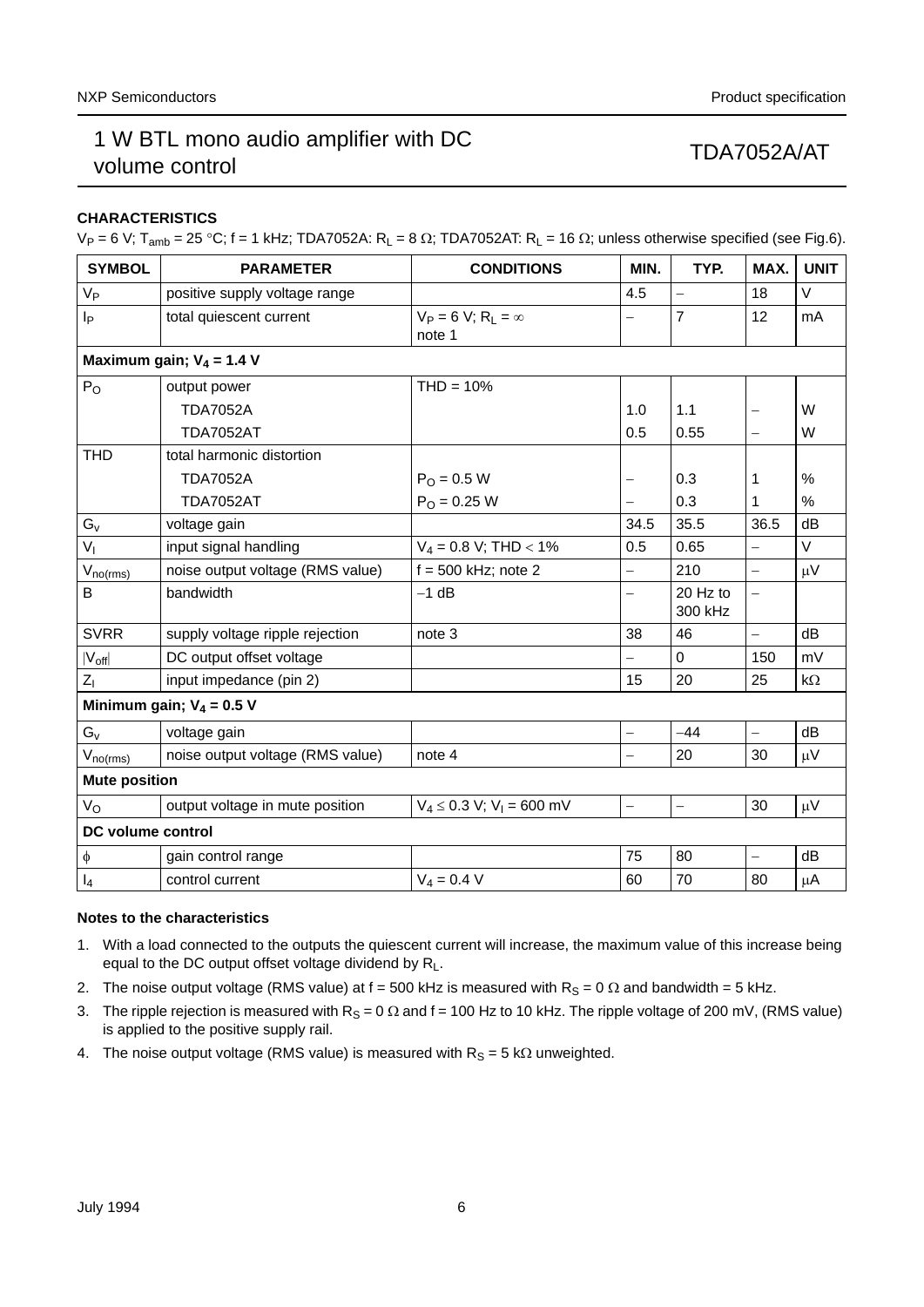

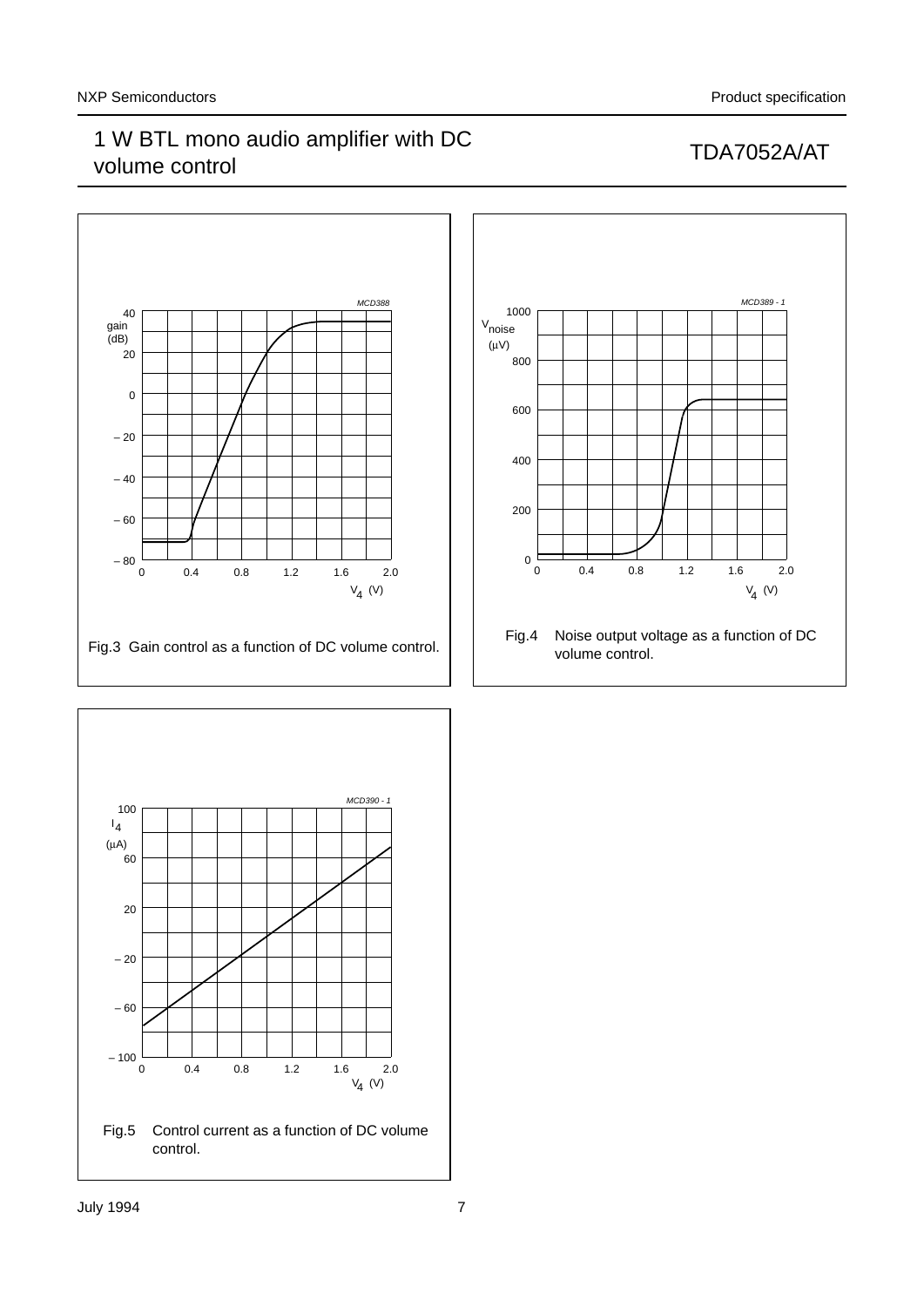## **APPLICATION INFORMATION**



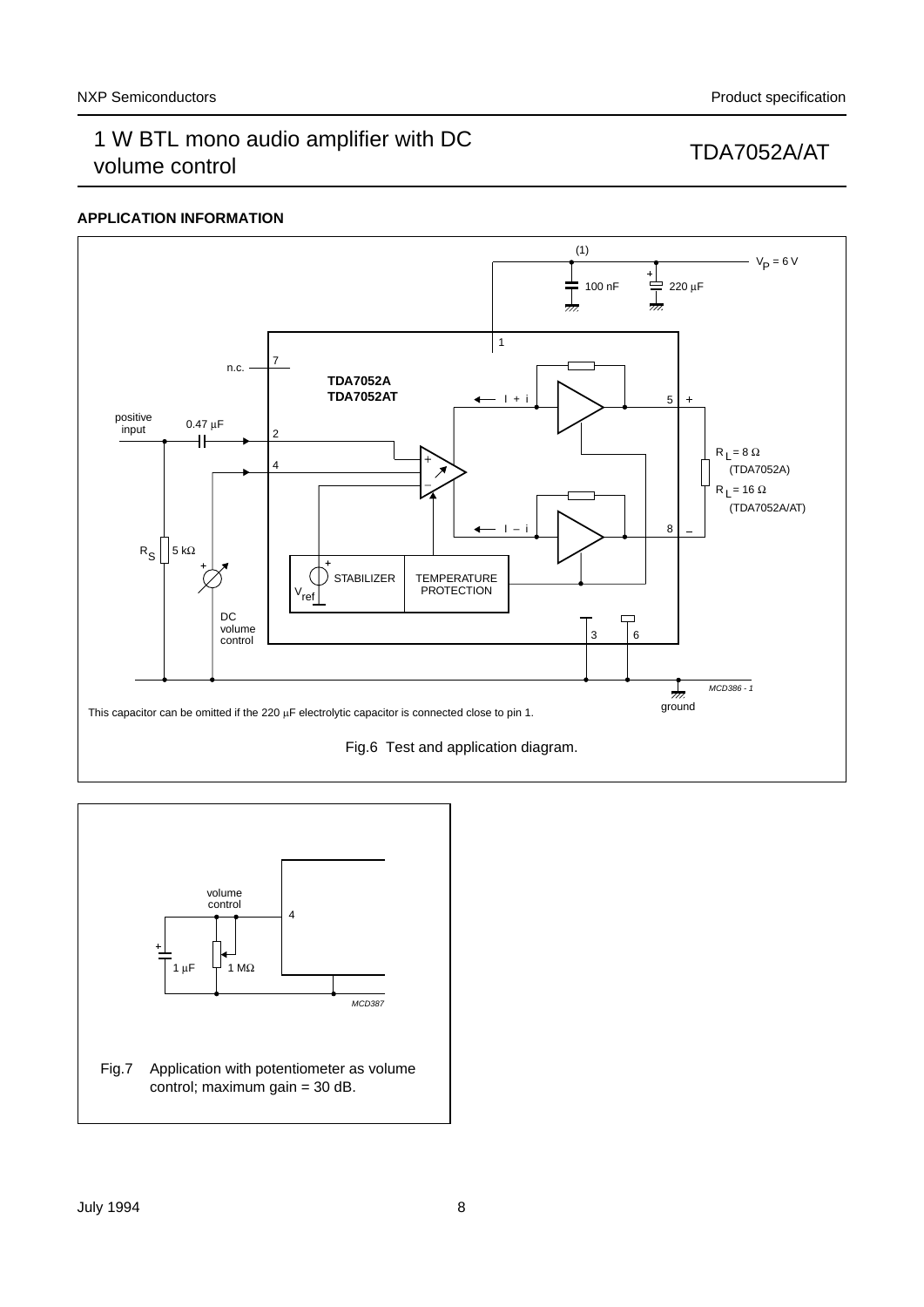## **PACKAGE OUTLINES**

## **DIP8:** plastic dual in-line package; 8 leads (300 mil) **SOT97-1 SOT97-1**



| ۰,<br>I<br>$\sim$<br>$\sim$ |
|-----------------------------|
|                             |

inches 0.068

1. Plastic or metal protrusions of 0.25 mm (0.01 inch) maximum per side are not included.

0.021 0.015 0.042 0.035

0.045

| <b>REFERENCES</b><br><b>OUTLINE</b> |        |              | <b>EUROPEAN</b> | <b>ISSUE DATE</b> |                               |
|-------------------------------------|--------|--------------|-----------------|-------------------|-------------------------------|
| <b>VERSION</b>                      | IEC    | <b>JEDEC</b> | <b>JEITA</b>    | <b>PROJECTION</b> |                               |
| SOT97-1                             | 050G01 | MO-001       | SC-504-8        | ⊕                 | $-99 - 12 - 27$<br>$03-02-13$ |

0.39 0.36 0.26 0.24

0.33 0.17 0.02 0.13 0.045

 $0.14$ <br> $0.12$  $0.1\quad 0.3 \quad 0.14 \quad 0.32 \quad 0.33 \quad 0.01$ 0.31

0.39<br>0.33

0.014 0.009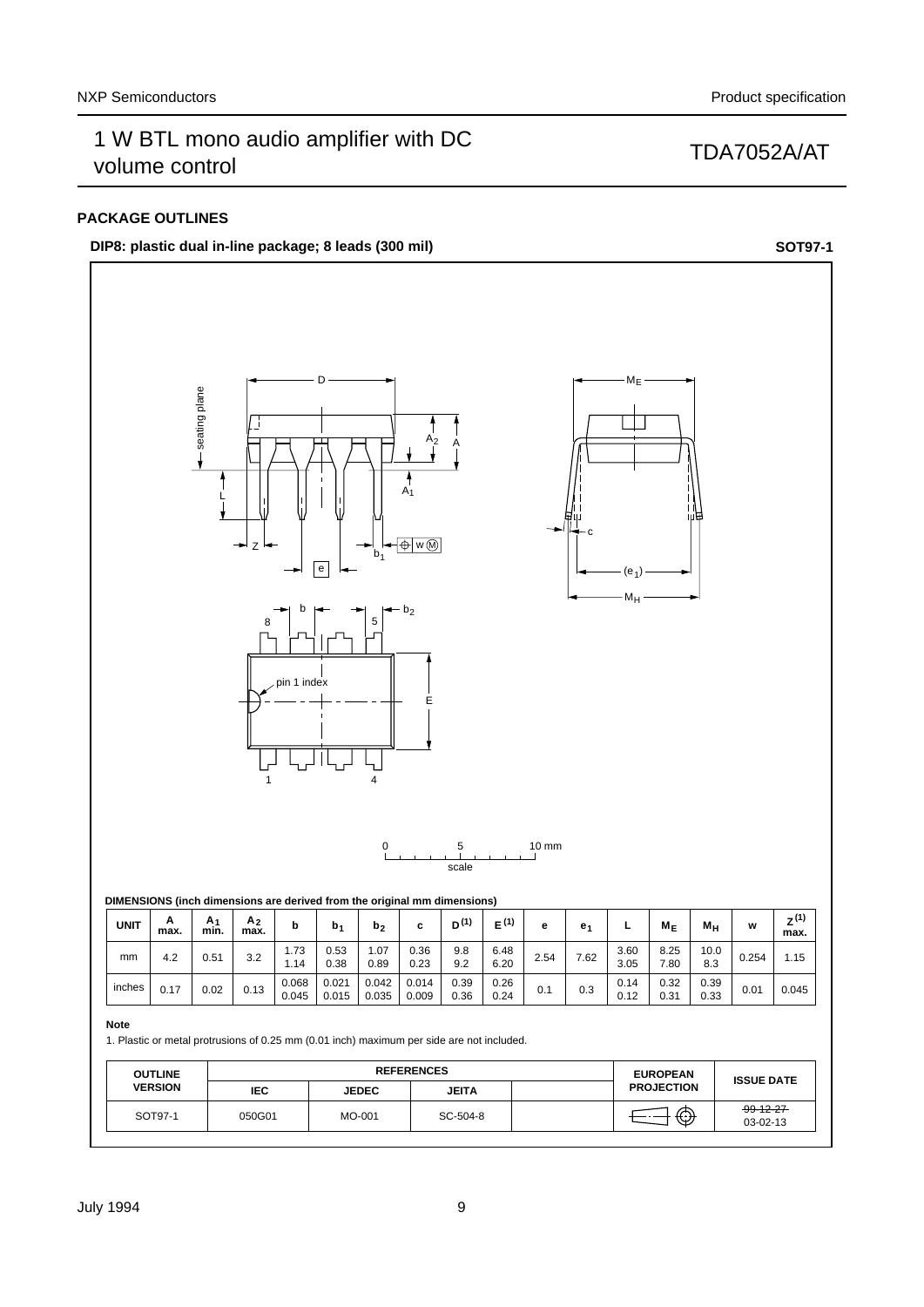### **SO8: plastic small outline package; 8 leads; body width 3.9 mm <b>SOT96-1 SOT96-1** D E A  $\overline{X}$ c y  $\sqrt{M}$  A HE Z 5 8 Q  $A<sub>2</sub>$  $(A_3)$  $A_1$   $(A_3)$   $A$ pin 1 index θ Lp ╫ L 1 4  $\overline{\bigoplus}$  w  $\overline{\bigoplus}$ detail X  $\overline{e}$ b<sub>p</sub>  $0$  2.5 5 mm scale **DIMENSIONS (inch dimensions are derived from the original mm dimensions) A UNIT m**ax.  $\begin{bmatrix} A_1 \end{bmatrix} A_2 \begin{bmatrix} A_3 \end{bmatrix} b_p$  **c**  $\begin{bmatrix} D^{(1)} \end{bmatrix} E^{(2)}$  **e**  $\begin{bmatrix} H_E \end{bmatrix} L \begin{bmatrix} L_p \end{bmatrix} Q \begin{bmatrix} Q \end{bmatrix} v \begin{bmatrix} w \end{bmatrix} y \begin{bmatrix} Z^{(1)} \end{bmatrix} \theta$  $1.75 \begin{array}{|c|c|} 0.25 \\ 0.49 \end{array}$  $\begin{array}{|c|c|c|c|c|} \hline 1.45 & 0.25 & 0.49 \\ \hline 1.25 & 0.36 & & \hline \end{array}$ 1.45 0.25 5.0 4.0  $\begin{array}{|c|c|c|c|c|} \hline 4.0 & 1.27 & 6.2 \\ \hline 3.8 & 1.27 & 5.8 \\ \hline \end{array}$  $1.05 \begin{array}{|c|c|c|} \hline 1.0 & 0.7 \\ 0.4 & 0.6 \end{array}$ 1.0 0.7 mm  $0.25$  0.25 0.1 0.36 0.10 0.19 4.8 0.4 0.6  $0.3$  $8^{\rm o}$  $0.028$  $0^{\circ}$  $0.069 0.010$  $\begin{array}{|c|c|c|c|c|c|c|}\n 0.057 & 0.01 & 0.019 \\
\hline\n 0.049 & 0.01 & 0.014\n \end{array}$ 0.057 0.0100  $0.20$  $\overline{0.16}$ <br>0.15  $0.05 \begin{array}{|c|c|} \hline 0.244 \\ 0.229 \end{array}$  $0.028$  $0.041 \begin{array}{|c|c|c|c|c|c|c|c|} \hline 0.039 & 0.028 & 0.01 & 0.01 & 0.004 & 0.012 \ \hline 0.010 & 0.012 & 0.01 & 0.004 & 0.012 \ \hline \end{array}$ inches 0.004 0.014 0.016 0.0075 0.19 0.228 0.024 **Notes** 1. Plastic or metal protrusions of 0.15 mm (0.006 inch) maximum per side are not included. 2. Plastic or metal protrusions of 0.25 mm (0.01 inch) maximum per side are not included. **OUTLINE** REFERENCES **EUROPEAN PROJECTION ISSUE DATE VERSION IEC JEDEC JEITA**

## July 1994 10

SOT96-1

076E03 | MS-012

 $99 - 12 - 27$  $03-02-18$ 

 $\bigoplus \bigoplus$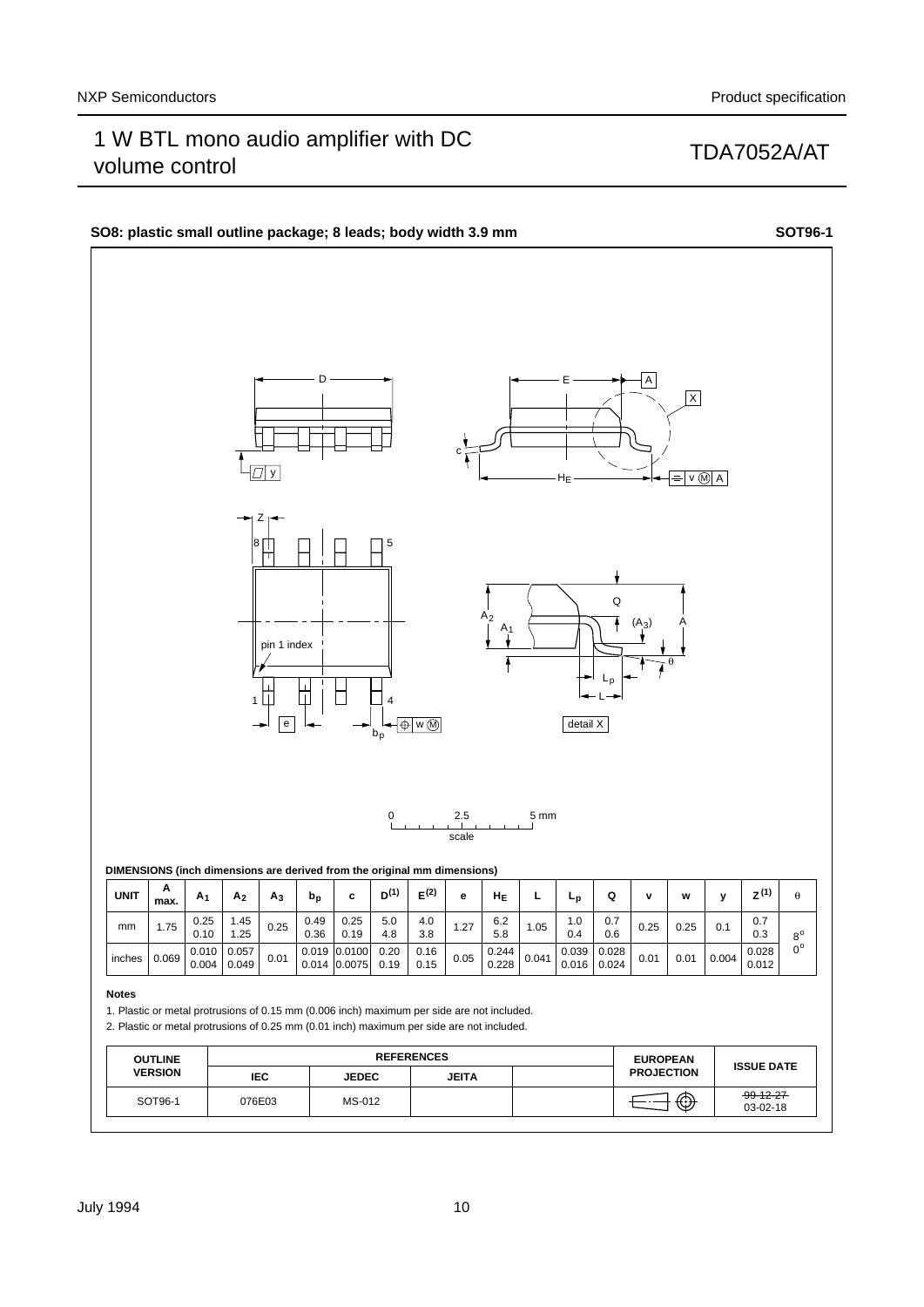## **SOLDERING**

## **Introduction**

There is no soldering method that is ideal for all IC packages. Wave soldering is often preferred when through-hole and surface mounted components are mixed on one printed-circuit board. However, wave soldering is not always suitable for surface mounted ICs, or for printed-circuits with high population densities. In these situations reflow soldering is often used.

This text gives a very brief insight to a complex technology. A more in-depth account of soldering ICs can be found in our *"IC Package Databook"* (order code 9398 652 90011).

## **DIP**

### SOLDERING BY DIPPING OR BY WAVE

The maximum permissible temperature of the solder is 260 °C; solder at this temperature must not be in contact with the joint for more than 5 seconds. The total contact time of successive solder waves must not exceed 5 seconds.

The device may be mounted up to the seating plane, but the temperature of the plastic body must not exceed the specified maximum storage temperature  $(T_{\text{sta max}})$ . If the printed-circuit board has been pre-heated, forced cooling may be necessary immediately after soldering to keep the temperature within the permissible limit.

## REPAIRING SOLDERED JOINTS

Apply a low voltage soldering iron (less than 24 V) to the lead(s) of the package, below the seating plane or not more than 2 mm above it. If the temperature of the soldering iron bit is less than 300 °C it may remain in contact for up to 10 seconds. If the bit temperature is between 300 and 400 °C, contact may be up to 5 seconds.

## **SO**

### REFLOW SOLDERING

Reflow soldering techniques are suitable for all SO packages.

Reflow soldering requires solder paste (a suspension of fine solder particles, flux and binding agent) to be applied to the printed-circuit board by screen printing, stencilling or pressure-syringe dispensing before package placement.

Several techniques exist for reflowing; for example, thermal conduction by heated belt. Dwell times vary between 50 and 300 seconds depending on heating method. Typical reflow temperatures range from 215 to 250 °C.

Preheating is necessary to dry the paste and evaporate the binding agent. Preheating duration: 45 minutes at 45 °C.

### WAVE SOLDERING

Wave soldering techniques can be used for all SO packages if the following conditions are observed:

- A double-wave (a turbulent wave with high upward pressure followed by a smooth laminar wave) soldering technique should be used.
- The longitudinal axis of the package footprint must be parallel to the solder flow.
- The package footprint must incorporate solder thieves at the downstream end.

During placement and before soldering, the package must be fixed with a droplet of adhesive. The adhesive can be applied by screen printing, pin transfer or syringe dispensing. The package can be soldered after the adhesive is cured.

Maximum permissible solder temperature is 260 °C, and maximum duration of package immersion in solder is 10 seconds, if cooled to less than 150 °C within 6 seconds. Typical dwell time is 4 seconds at 250 °C.

A mildly-activated flux will eliminate the need for removal of corrosive residues in most applications.

## REPAIRING SOLDERED JOINTS

Fix the component by first soldering two diagonallyopposite end leads. Use only a low voltage soldering iron (less than 24 V) applied to the flat part of the lead. Contact time must be limited to 10 seconds at up to 300 °C. When using a dedicated tool, all other leads can be soldered in one operation within 2 to 5 seconds between 270 and 320 °C.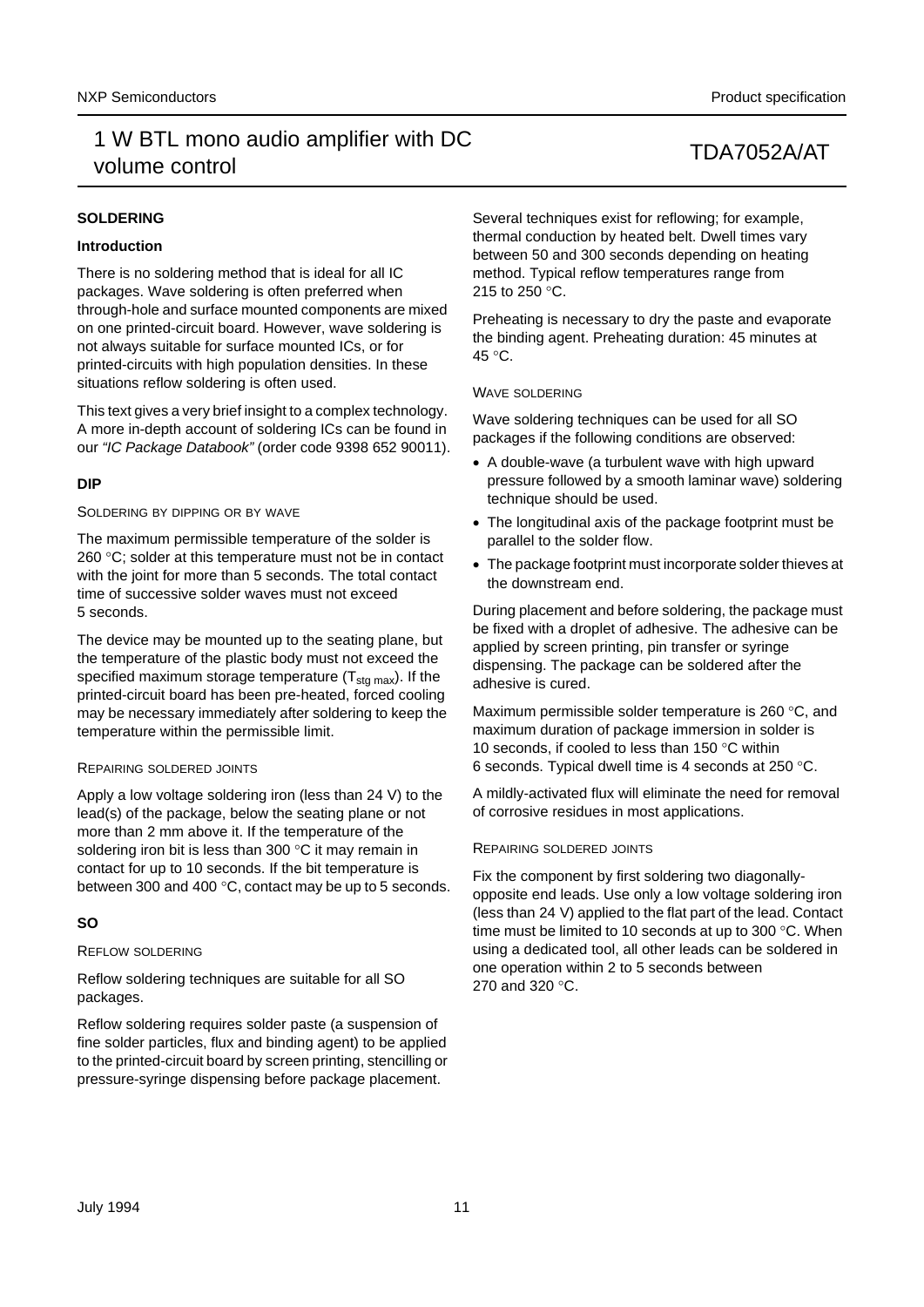# 1 W BTL mono audio amplifier with DC volume control volume control volume control

## **DATA SHEET STATUS**

| <b>DOCUMENT</b><br><b>STATUS(1)</b> | <b>PRODUCT</b><br>STATUS <sup>(2)</sup> | <b>DEFINITION</b>                                                                        |
|-------------------------------------|-----------------------------------------|------------------------------------------------------------------------------------------|
| Objective data sheet                | Development                             | This document contains data from the objective specification for product<br>development. |
| Preliminary data sheet              | Qualification                           | This document contains data from the preliminary specification.                          |
| Product data sheet                  | Production                              | This document contains the product specification.                                        |

### **Notes**

- <span id="page-11-0"></span>1. Please consult the most recently issued document before initiating or completing a design.
- <span id="page-11-1"></span>2. The product status of device(s) described in this document may have changed since this document was published and may differ in case of multiple devices. The latest product status information is available on the Internet at URL http://www.nxp.com.

## **DISCLAIMERS**

**Limited warranty and liability** - Information in this document is believed to be accurate and reliable. However, NXP Semiconductors does not give any representations or warranties, expressed or implied, as to the accuracy or completeness of such information and shall have no liability for the consequences of use of such information.

In no event shall NXP Semiconductors be liable for any indirect, incidental, punitive, special or consequential damages (including - without limitation - lost profits, lost savings, business interruption, costs related to the removal or replacement of any products or rework charges) whether or not such damages are based on tort (including negligence), warranty, breach of contract or any other legal theory.

Notwithstanding any damages that customer might incur for any reason whatsoever, NXP Semiconductors' aggregate and cumulative liability towards customer for the products described herein shall be limited in accordance with the *Terms and conditions of commercial sale* of NXP Semiconductors.

**Right to make changes** - NXP Semiconductors reserves the right to make changes to information published in this document, including without limitation specifications and product descriptions, at any time and without notice. This document supersedes and replaces all information supplied prior to the publication hereof.

**Suitability for use** - NXP Semiconductors products are not designed, authorized or warranted to be suitable for use in life support, life-critical or safety-critical systems or equipment, nor in applications where failure or malfunction of an NXP Semiconductors product can reasonably be expected to result in personal injury, death or severe

property or environmental damage. NXP Semiconductors accepts no liability for inclusion and/or use of NXP Semiconductors products in such equipment or applications and therefore such inclusion and/or use is at the customer's own risk.

Applications Applications that are described herein for any of these products are for illustrative purposes only. NXP Semiconductors makes no representation or warranty that such applications will be suitable for the specified use without further testing or modification.

Customers are responsible for the design and operation of their applications and products using NXP Semiconductors products, and NXP Semiconductors accepts no liability for any assistance with applications or customer product design. It is customer's sole responsibility to determine whether the NXP Semiconductors product is suitable and fit for the customer's applications and products planned, as well as for the planned application and use of customer's third party customer(s). Customers should provide appropriate design and operating safeguards to minimize the risks associated with their applications and products.

NXP Semiconductors does not accept any liability related to any default, damage, costs or problem which is based on any weakness or default in the customer's applications or products, or the application or use by customer's third party customer(s). Customer is responsible for doing all necessary testing for the customer's applications and products using NXP Semiconductors products in order to avoid a default of the applications and the products or of the application or use by customer's third party customer(s). NXP does not accept any liability in this respect.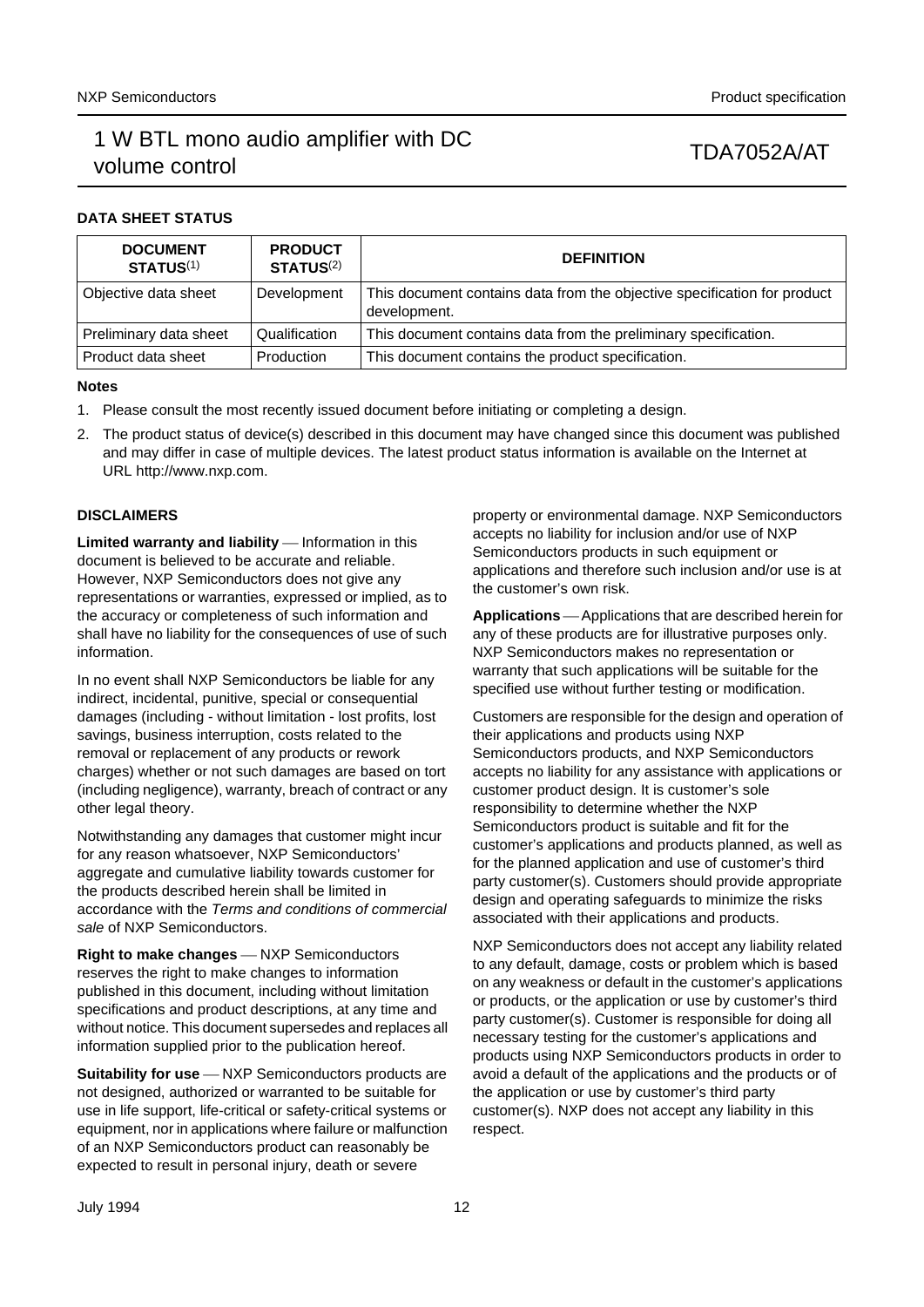**Limiting values** – Stress above one or more limiting values (as defined in the Absolute Maximum Ratings System of IEC 60134) will cause permanent damage to the device. Limiting values are stress ratings only and (proper) operation of the device at these or any other conditions above those given in the Recommended operating conditions section (if present) or the Characteristics sections of this document is not warranted. Constant or repeated exposure to limiting values will permanently and irreversibly affect the quality and reliability of the device.

**Terms and conditions of commercial sale** - NXP Semiconductors products are sold subject to the general terms and conditions of commercial sale, as published at http://www.nxp.com/profile/terms, unless otherwise agreed in a valid written individual agreement. In case an individual agreement is concluded only the terms and conditions of the respective agreement shall apply. NXP Semiconductors hereby expressly objects to applying the customer's general terms and conditions with regard to the purchase of NXP Semiconductors products by customer.

**No offer to sell or license** – Nothing in this document may be interpreted or construed as an offer to sell products that is open for acceptance or the grant, conveyance or implication of any license under any copyrights, patents or other industrial or intellectual property rights.

**Export control** — This document as well as the item(s) described herein may be subject to export control regulations. Export might require a prior authorization from national authorities.

**Quick reference data** — The Quick reference data is an extract of the product data given in the Limiting values and Characteristics sections of this document, and as such is not complete, exhaustive or legally binding.

**Non-automotive qualified products** — Unless this data sheet expressly states that this specific NXP Semiconductors product is automotive qualified, the product is not suitable for automotive use. It is neither qualified nor tested in accordance with automotive testing or application requirements. NXP Semiconductors accepts no liability for inclusion and/or use of non-automotive qualified products in automotive equipment or applications.

In the event that customer uses the product for design-in and use in automotive applications to automotive specifications and standards, customer (a) shall use the product without NXP Semiconductors' warranty of the product for such automotive applications, use and specifications, and (b) whenever customer uses the product for automotive applications beyond NXP Semiconductors' specifications such use shall be solely at customer's own risk, and (c) customer fully indemnifies NXP Semiconductors for any liability, damages or failed product claims resulting from customer design and use of the product for automotive applications beyond NXP Semiconductors' standard warranty and NXP Semiconductors' product specifications.